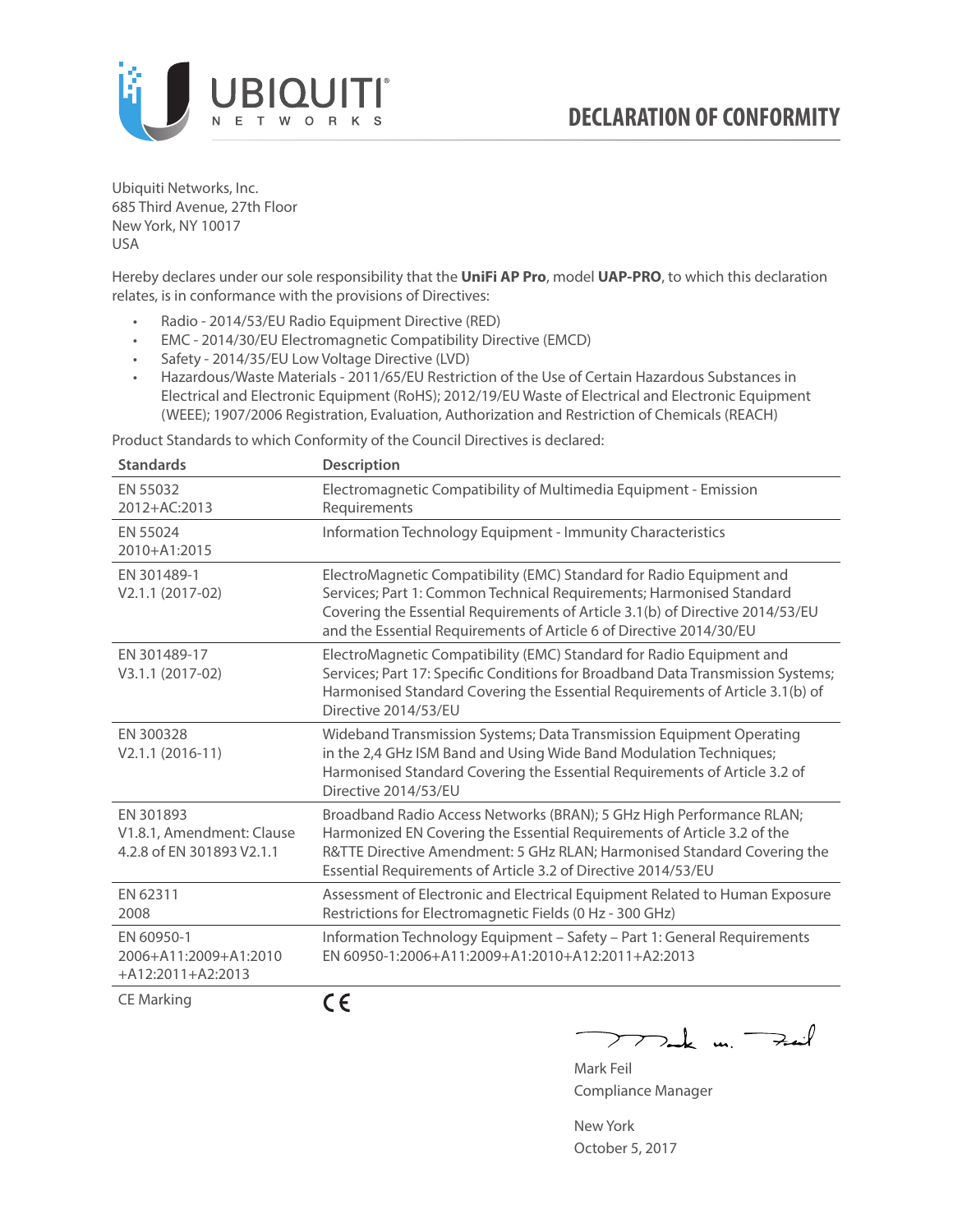

### **български** [Bulgarian]

С настоящото UBIQUITI NETWORKS декларира, че този тип радиосъоръжение UAP-PRO е в съответствие с Директива 2014/53/ЕС.

### **Hrvatski** [Croatian]

UBIQUITI NETWORKS ovime izjavljuje da je radijska oprema tipa UAP-PRO u skladu s Direktivom 2014/53/EU.

# **Čeština** [Czech]

Tímto UBIQUITI NETWORKS prohlašuje, že typ rádiového zařízení UAP-PRO je v souladu se směrnicí 2014/53/EU.

### **Dansk** [Danish]

Hermed erklærer UBIQUITI NETWORKS, at radioudstyrstypen UAP-PRO er i overensstemmelse med direktiv 2014/53/EU.

# **Nederlands** [Dutch]

Hierbij verklaar ik, UBIQUITI NETWORKS, dat het type radioapparatuur UAP-PRO conform is met Richtlijn 2014/53/EU.

# **English**

Hereby, UBIQUITI NETWORKS declares that the radio equipment type UAP-PRO is in compliance with Directive 2014/53/EU.

### **Eesti keel** [Estonian]

Käesolevaga deklareerib UBIQUITI NETWORKS, et käesolev raadioseadme tüüp UAP-PRO vastab direktiivi 2014/53/EL nõuetele.

### **Suomi** [Finnish]

UBIQUITI NETWORKS vakuuttaa, että radiolaitetyyppi UAP-PRO on direktiivin 2014/53/EU mukainen.

### **Français** [French]

Le soussigné, UBIQUITI NETWORKS, déclare que l'équipement radioélectrique du type UAP-PRO est conforme à la directive 2014/53/UE.

### **Deutsch** [German]

Hiermit erklärt UBIQUITI NETWORKS, dass der Funkanlagentyp UAP-PRO der Richtlinie 2014/53/EU entspricht.

### **Ελληνικά** [Greek]

Με την παρούσα ο/η UBIQUITI NETWORKS, δηλώνει ότι ο ραδιοεξοπλισμός UAP-PRO πληροί την οδηγία 2014/53/ΕΕ.

### **Magyar** [Hungarian]

UBIQUITI NETWORKS igazolja, hogy a UAP-PRO típusú rádióberendezés megfelel a 2014/53/EU irányelvnek.

# **Íslenska** [Icelandic]

Hér með lýsir UBIQUITI NETWORKS yfir því að UAP-PRO er í samræmi við tilskipun 2014/53/ESB.

### **Italiano** [Italian]

Il fabbricante, UBIQUITI NETWORKS, dichiara che il tipo di apparecchiatura radio UAP-PRO è conforme alla direttiva 2014/53/UE.